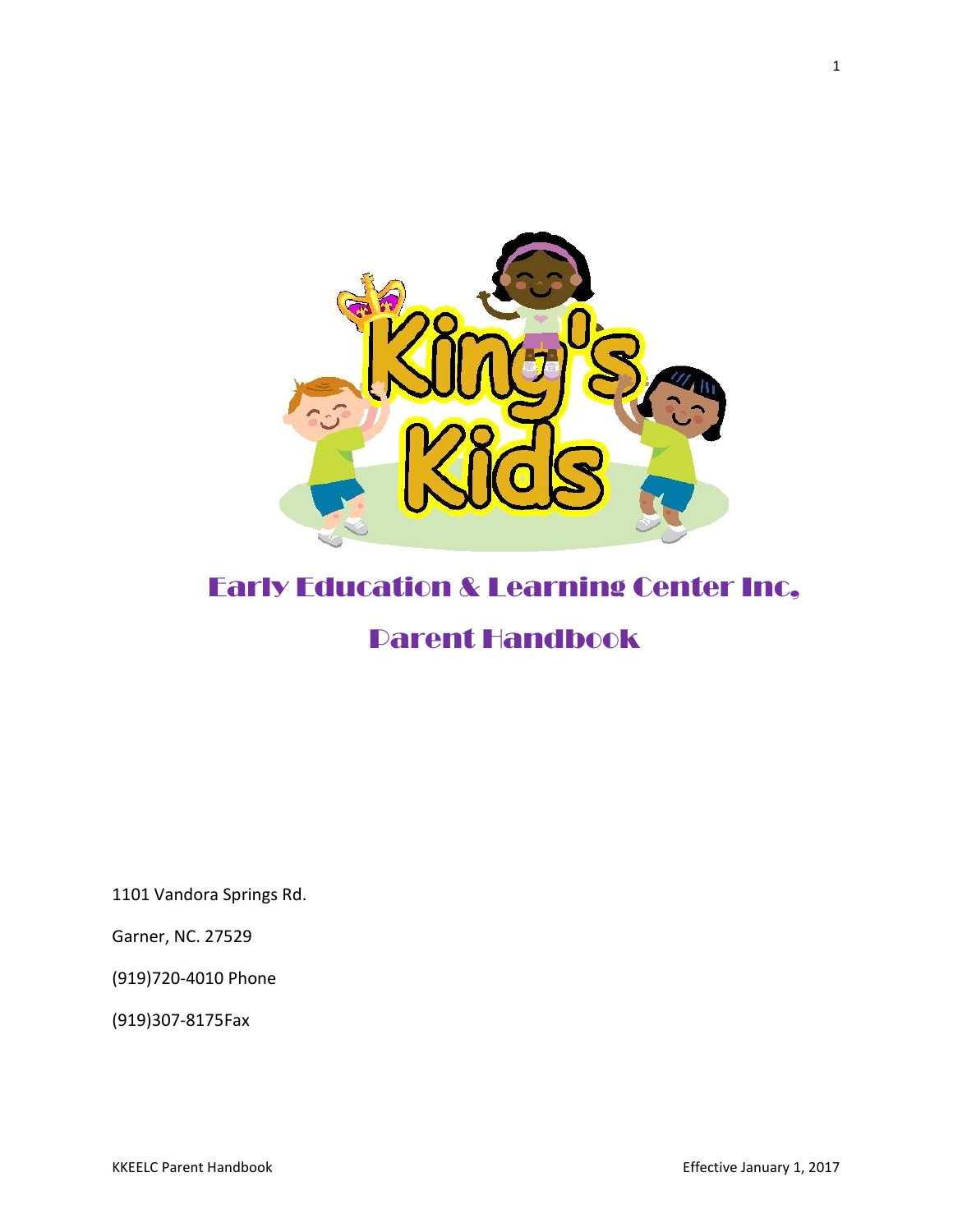| <b>Welcome/ Our Director</b>                              |                                                                         | page 3  |  |
|-----------------------------------------------------------|-------------------------------------------------------------------------|---------|--|
| <b>Introduction</b>                                       |                                                                         |         |  |
| A. Philosophy of Education<br><b>B. Mission statement</b> |                                                                         | Page 4  |  |
|                                                           | C. Equal Enrollment Policy                                              |         |  |
| D. Confidentiality                                        |                                                                         |         |  |
|                                                           |                                                                         |         |  |
|                                                           | <b>Operational Policies</b>                                             | Page 4  |  |
| А.                                                        | <b>Enrollment Process</b>                                               |         |  |
| В.                                                        | <b>Waiting List</b>                                                     | Page 5  |  |
| C.                                                        | Move/Transition Policy                                                  |         |  |
| D.                                                        | <b>Toilet Training</b>                                                  |         |  |
| Е.                                                        | Curriculum                                                              |         |  |
| F.                                                        | <b>Developmental Screenings</b>                                         |         |  |
| G.                                                        | Developmental Health Screenings                                         | Page 6  |  |
| Η.                                                        | Spanish Class/ Interpreter                                              |         |  |
| I.                                                        | <b>Programs and Ratios</b>                                              |         |  |
| J.                                                        | Nutrition Policy/ allergies/and feeding schedule for Infants-School age |         |  |
| К.                                                        | <b>Birthdays</b>                                                        | Page 7  |  |
| L.                                                        | <b>Business Operations</b>                                              |         |  |
|                                                           | Child Attendance<br>1.                                                  |         |  |
|                                                           | 2.<br>Holidays                                                          |         |  |
|                                                           | 3.<br>Inclement Weather                                                 |         |  |
|                                                           | 4.<br>Late Pick-up Policy                                               | Page 8  |  |
|                                                           | 5.<br><b>Unscheduled Closings</b>                                       |         |  |
|                                                           | 6.<br>Check In/Out                                                      |         |  |
| M.                                                        | Tuition                                                                 |         |  |
| N.                                                        | Registration                                                            | Page 9  |  |
| О.                                                        | Transportation                                                          |         |  |
| Ρ.                                                        | <b>Field Trips</b>                                                      |         |  |
| Q.                                                        | <b>Aquatic Policy</b>                                                   |         |  |
| R.                                                        | <b>Termination of Enrollment</b>                                        |         |  |
|                                                           | <b>Health &amp; Safety Policies</b>                                     | Page 10 |  |
|                                                           | A. Health physical & immunizations                                      |         |  |
|                                                           | <b>B.</b> Wellness Policy                                               |         |  |
|                                                           | C. Medication                                                           |         |  |
|                                                           | D. IEPs and Care Plans                                                  |         |  |
|                                                           | E. Discipline                                                           |         |  |
| F.                                                        | <b>Challenging Behaviors</b>                                            | Page 11 |  |
|                                                           | G. Suspected Child Abuse and Neglect                                    |         |  |
|                                                           | H. Shaken Baby Syndrome                                                 |         |  |
| L.                                                        | Hand washing                                                            |         |  |
| J.                                                        | <b>Smoking Policy</b>                                                   |         |  |
|                                                           | K. Infant Sleep Checks                                                  |         |  |
|                                                           | L. Preschool Nap                                                        |         |  |
|                                                           | M. Cleaning Duties                                                      |         |  |
|                                                           | N. Children's Personal Belongings                                       |         |  |
|                                                           | <b>Parent Support and Involvement</b>                                   | Page 12 |  |
| А.                                                        | Parent Support and Involvement                                          |         |  |
| В.                                                        | <b>Conferences and Meetings</b>                                         |         |  |
| <b>Employees</b>                                          |                                                                         |         |  |
| C.                                                        | Staff Screening/ Equal Opportunity Employee/ Soliciting Staff           |         |  |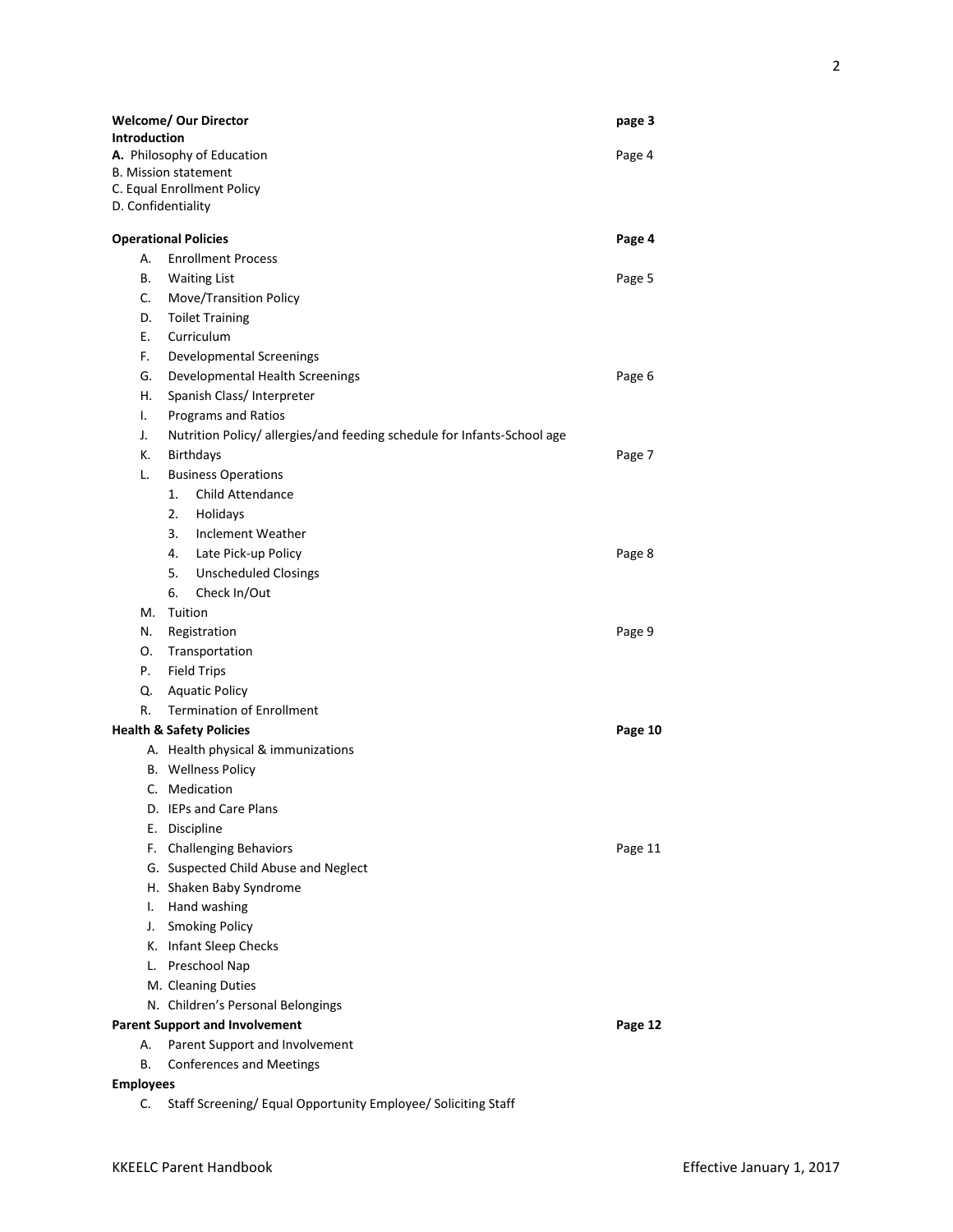#### **Welcome**

Welcome to King's Kids Early Education & Learning Center! We are blessed that you have taken the time today to consider us to care for and nurture your child.

We are a full service infant, preschool, and school age care facility. Our vision is to provide a loving, clean, and secure environment where children can learn through play, observation, hands on activities, and exploration. We are not a church, however our foundation is built on Biblical principles.

Our door is always open and we would be happy to talk with you about any questions or concerns you may have.

Sincerely,

King's Kids EELC Administration

#### **Our Director**

Deanna N. Randle (Nikkie) has been in the education field for 16 years. She is a former second and fourth grade school teacher and operator of an in-home daycare. She has a Bachelor's Degree in Early Childhood Education and a Master's Degree in Educational Management. She is a mother of three children, Brandon, Kori and Aroson Jr. Deanna is an active youth worker at her church and presides as a program coordinator for The Learning House Inc. Deanna is walking in a God given calling through directing and operating her own childcare facility where she can use her skills to empower as many children as the facility can hold.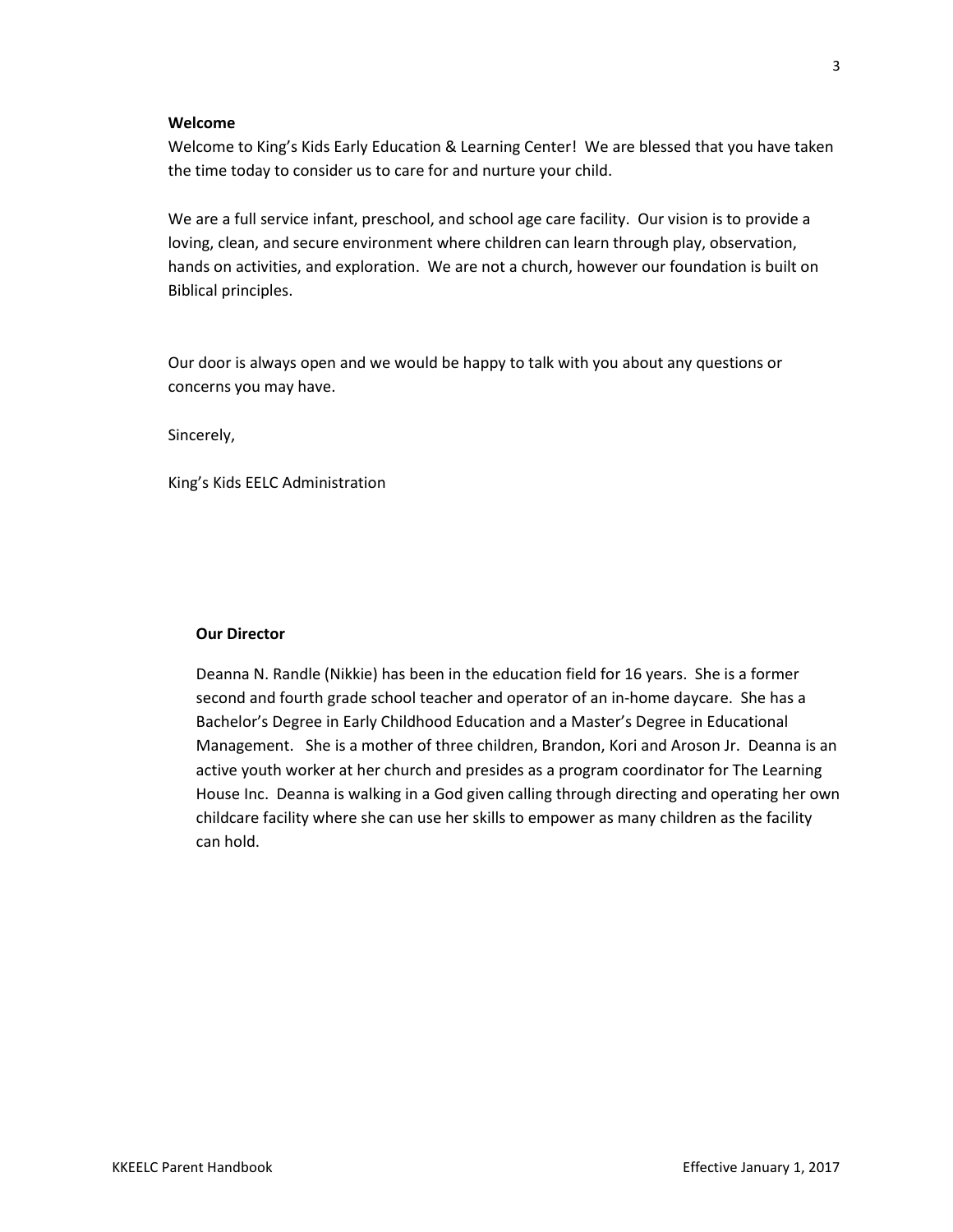#### **I. Introduction**

#### A. Philosophy of Education

At King's Kids EELC we believe the development of young children is influenced by the spiritual, intellectual, physical, emotional, and social stimulation in their environment. We believe that children learn through play, hands on activities, exploring, and observing. The organized atmosphere will be positive, safe, happy and clean. Through encouraging feedback provided by the preschool staff your child's learning experience will impart effective growth and development.

B. Mission

King's Kids EELC ensures the successful total development of every child. We provide each child with positive, meaningful interactions, a developmentally appropriate learning experience, along with a loving and safe environment with educated and trained teachers. Our curriculum and planned activities enrich each child's intellectual development. While our fitness and healthy eating program support the idea of staying fit.

#### C. Equal Enrollment Policy

King's Kids EELC is a full service preschool and school age program caring for children ages 6 weeks to 12 years. We do not discriminate regardless of race, gender, creed, color, or national origin. **However, we teach Christian principals and will not participate in any other religious doctrine.** King's Kids EELC will accept children with special needs if proper care can be provided for all children who will be affected by that child's enrollment. Please feel free to share your family values and practices with the director if they differ from the King's Kids EELC professional practices. Together we can create a smooth transition from home to school for your child. (PP 3.F.03)

D. Confidentiality

All details regarding a specific child will be kept confidential and private and any information about your child will be discussed with you and your family only. King's Kids EELC employees are to uphold this policy at all times and we thank you in advance for understanding and supporting our confidentiality policy.

#### **II. Operational Policies**

A. Enrollment Process

All families are encouraged to come and tour King's Kids EELC prior to enrolling. Parents are welcome to ask questions, address concerns, visit classrooms, and outdoor playing areas. Children are welcome to tour with parents and are given the opportunity to see the classroom and meet the classroom teacher. During the visit a parent handbook will be provided which will include current fees and operational policies.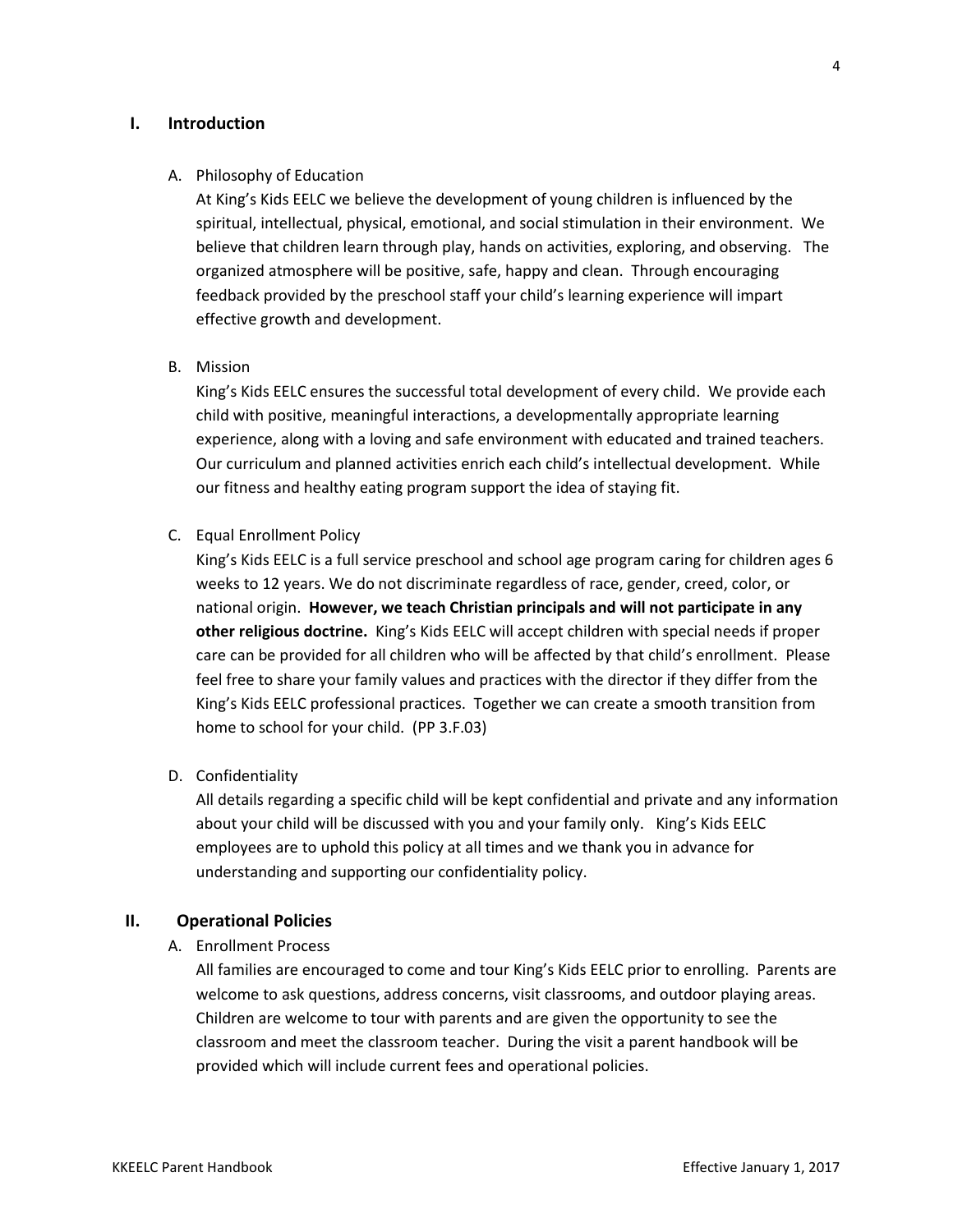B. Waiting List

King's Kids EELC utilizes a waiting list when classrooms are full. A registration fee is not required to place a child on a waiting list. We will notify parents as openings come available. Parents will have 48 hours to notify King's Kids EELC of their enrollment decision.

#### C. Move Transition/Policy (PP.10.B.14) (PP.10.B.15)

Children will be placed in one of the following classes based on their age at the start of the school year.

Infants/Toddlers (10 months – 2 years)

Preschool (3 years – 5 years)

Children who are still in diapers by age 3 will not be allowed to start the 3 year old class until they are fully potty trained.

Children are allowed to graduate to the next age group at the time of the birthday if space in the next class is available. If space is not available, children will be placed on a waiting list based on their age. Children shall be taken off the waiting list in an oldest to youngest formation.

Rising Kindergarteners will need to log on to the Wake County Public School web site to determine which public school you child will attend. Please speak to Mrs. Deanna Randle if you would like information on charter or private schools.

D. Toilet Training

Toilet training will be addressed on a case by case basis. At King's Kids EELC we believe that toilet training should be taught at home first. Once your child is successful with staying dry more than half of the day let their teacher know so that he/she can assist with training.

E. Curriculum

Currently King's Kids EELC uses **Creative Curriculum** which is an approved curriculum by the North Carolina Division of Child Development. In conjunction with that we focus highly on the objectives in the **Links To Learning** reference guide created by Nobel Learning Communities. In the effort to academically advance our children we created our own **King's Kids Preschool Enrichment Program** that is also used in our ages 3 to 5 classes on a daily basis. (PP 2.A.01)

F. Developmental Screenings & Quarterly Assessments

Both will be conducted on every preschool child upon enrollment and at every monthly milestone set by the Ages and Stages developmental screening process and the Links to Learning Curriculum Standards. Developmental screenings are conducted 1 on 1 with the lead teacher. All students have a confidential portfolio folder to hold all assessment results. These portfolios are only seen by KKEELC staff for lesson plan development. Parents will be notified of the assessments based on the Ages and Stages monthly milestones. You are welcome to see your child's portfolio at any time and can make request for re screening if necessary. Teachers will conference with parents at least twice per year and more if the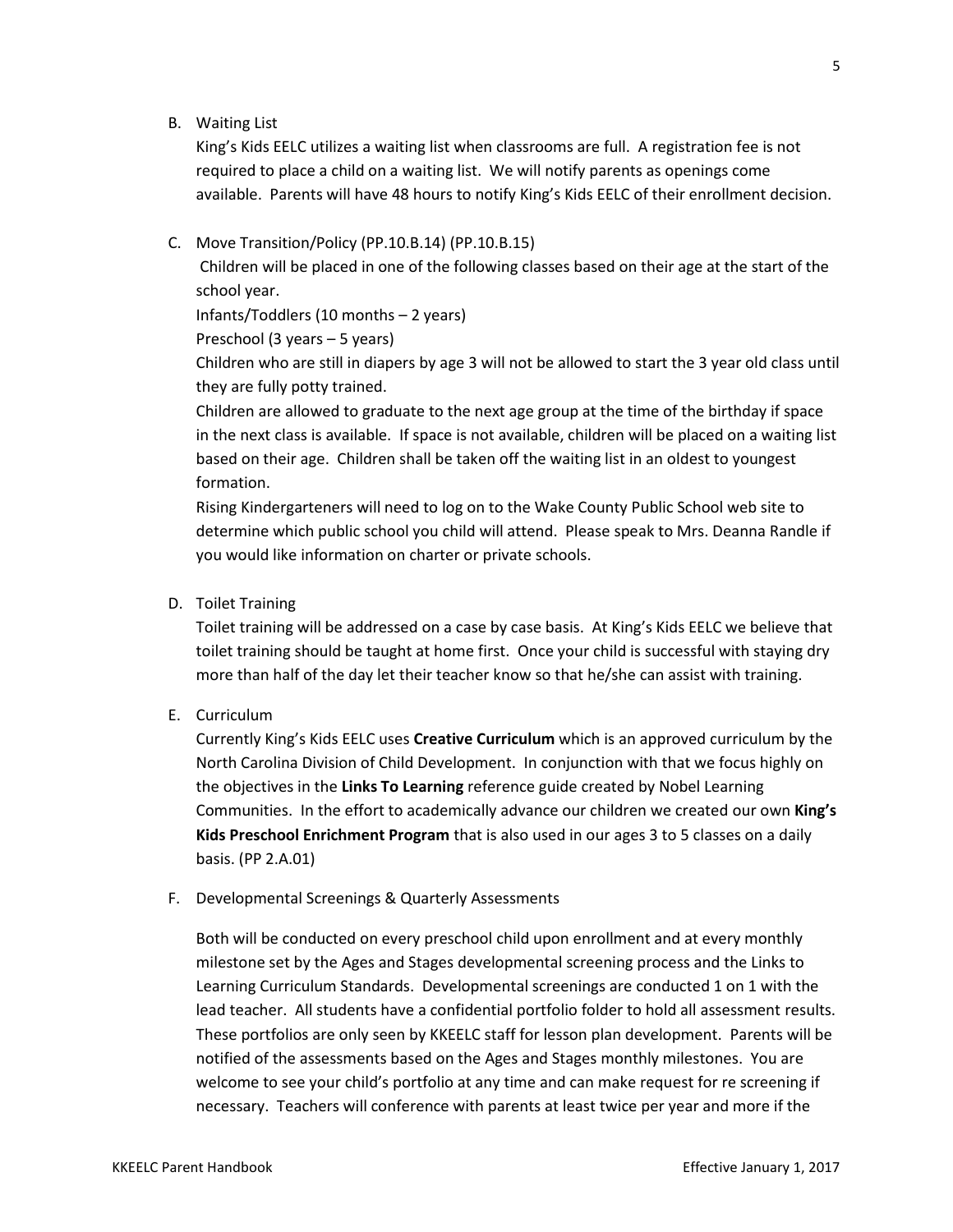child shows signs of developmental delays. King's Kids uses Project Enlightenment as a resource referral for children who show developmental delays. There is a Spanish version available for students who need it. (PP 4.A.02b, c, d) (PP 4.B.01A) (PP 4.E.02) (PP 4.E.04) (PP 4.E.07a, b, c, d) (PP 7.B.03) (PP 7.B.04) (PP 10.E.03)

- G. Developmental Health Screenings for Speech and Language will take place twice a year. Currently KKEELC uses Absolute Speech for this service. Hearing screenings are completed by Project Enlightenment and Health Screenings/physicals are required annually by the physician of the parent's choice. King's Kids currently has a Health Nurse who can offer some suggestions and resources on finding a physician. (PP 4.C.01d)
- H. Spanish Class/ Interpreter

Ms. Mariella Williams is our Spanish teacher and interpreter. She visits once a week to hold formal Spanish class with the infants, toddlers, and preschool children. She is available upon request for parent-teacher conferences by phone or in person for staff or parents who require a Spanish interpreter. (PP 7.B.01) (PP 10.E.03 cont.)

I. Programs and Enhanced Space

We maintain our quality and safety based on child/staff ratios that enhance the learning experience. All classes operate on enhanced space providing our students with a higher quality learning environment other than the standards set by the Division of Child Development & Early Education.

J. Nutrition Policy/ Allergies/ Feeding Schedule for 6 wks.-12 yrs.

2 Meals and 2 snacks will be served by King's Kids EELC per day. All Children ages 1 and older who are present at the designated eating times will be provided with a meal/snack. All meals follow the CACFP nutrition standards which require that a meal consist of a meat, fruit, vegetable, and bread. Snack must consist of two of the components listed above. 1% milk will be served to children 2 years of age and older and whole milk for children 12-24mo. No child shall be denied any meal/snack for any reason unless there is a medical need. In which case an approved and appropriate substitution shall be made for that individual. (PP 5.B.13a)

Infants ages 6weeks to 12months will need to have their food brought from home. All infant foods must follow the CACFP infant food guidelines. Infants without an adequate supply of food for the duration of the school day will not be allowed to stay in care. Bottle drinking infants will be fed by a teacher. Bottles are only warmed using a bottle warmer at no more than 120 degrees. At no time is a child allowed to have a propped bottle or one containing solid foods. Toddlers will not be allowed to carry around bottles and sippy cups while they play. All formula and breastmilk will be discarded after 1 hour of set time. We ask that every infant transition to a sippy cup at 8-12 months if it is developmentally appropriate for your child. In all cases, parents will make the final determination of this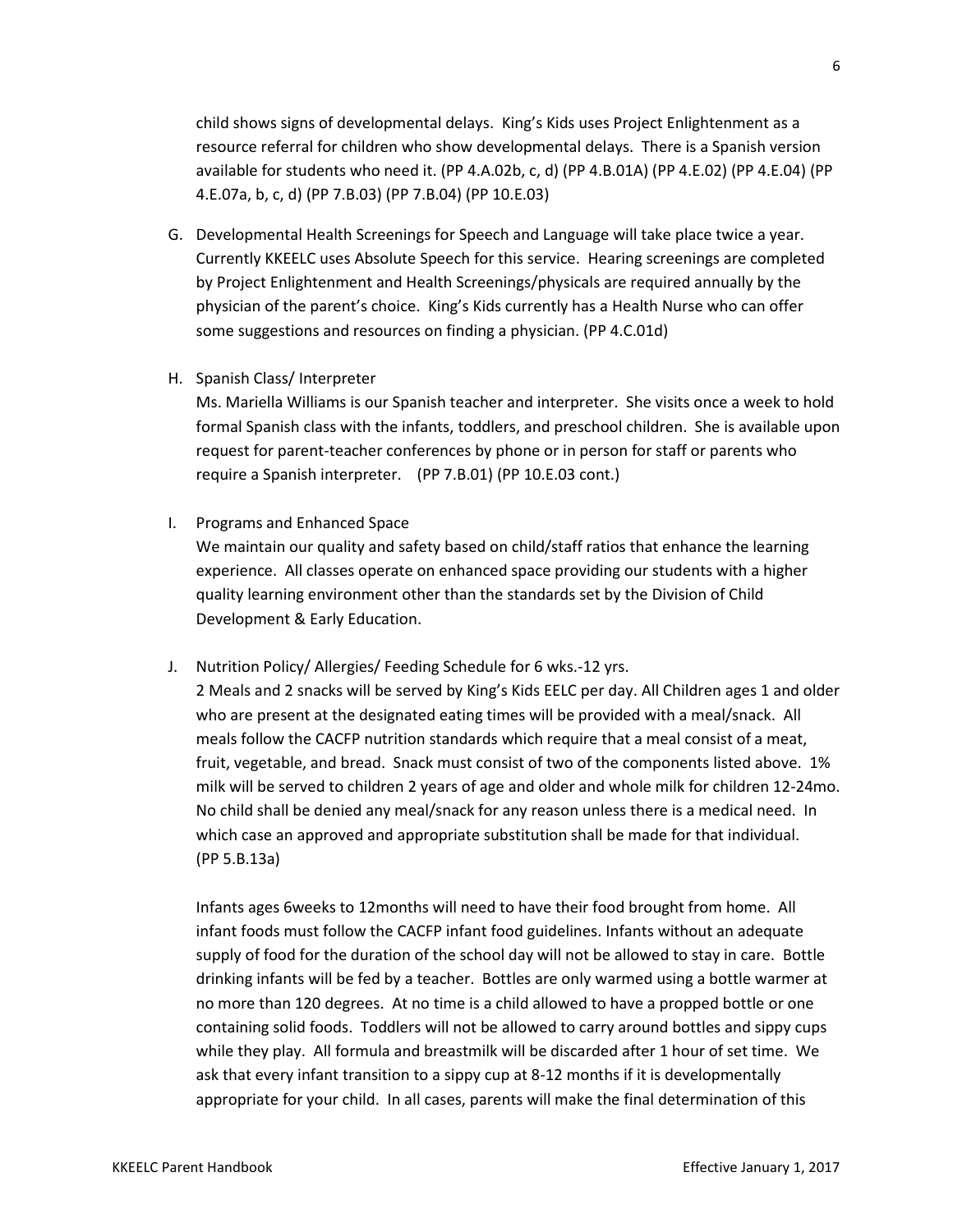transition. KKEELC provides a breastfeeding area for the convenience of our nursing mothers. Feel free to coordinate feeding times with the lead infant teacher. CACFP Food Schedule Guidelines for Infants: 6weeks-4mo. Formula/ breast milk only 4mo.-6mo. Factory sealed Formula/ breast milk and baby cereal (Must be iron fortified) 6mo.-8mo. Factory Sealed Formula/breast milk, baby cereal, and a baby food jar of fruit/veg 8mo.-12mo. Factory Sealed Formula/breast milk, baby cereal, baby food jar of fruit/veg, and another type of different meats/breads that you would like to try to prepare your child for table food eating. (PP 5.B.10a, b, c, d, e) (PP 5.B.11a, b) All breastmilk must be in ready to feed, sanitary containers labeled with the child's name, time milk was expressed and date. All bottles and sippy cups must be labeled with the child's name and date. (PP 5.B.09a, b, e, f) (PP 5.B.10a, b)

Children with allergies will have substitutions made for foods they should not consume. KKEELC will make every attempt to provide a substitution that still meets the standards listed above. Children will be encouraged to try different types of food to increase their awareness of cultural differences.

K. Birthdays

Children may bring special treats for their birthday but all treats must be store bought in its original sealed packaging and nutrition label intact. This is important for children with allergies. If you want to attend class on your child's birthday, please make special arrangements with your child's teacher prior to the date.

L. Business Operation

King's Kids EELC operates Monday – Friday 7:00 a.m. – 6:00 p.m. A shift is considered to be 10 hours per day. Any hours over that will be assessed at \$5.00 per hour overtime fee.

1. Child Attendance

It is important that all children are in class to participate. If for some reason a child will be late or absent, parents are required to notify the center with this information. Parents should notify the center by **10:00am** for tardiness to ensure a proper meal count. Failure to arrive by 10am will result in the refusal of care for that business day. Children on Childcare Subsidy or in NC PreK will be notified by phone or email after the 3<sup>rd</sup> absences. After the 10<sup>th</sup> absence of the month the grantor will be notified and the parent consequence could be dismissal from the program.

2. Holidays

King's Kids EELC will post our closing dates at the beginning of each calendar year. This posting will be available all year long. Parents can expect for KKEELC to be closed for all Major holidays and at least 1 week out of the year. Tuition payments are expected for all KKEELC holidays and vacation days.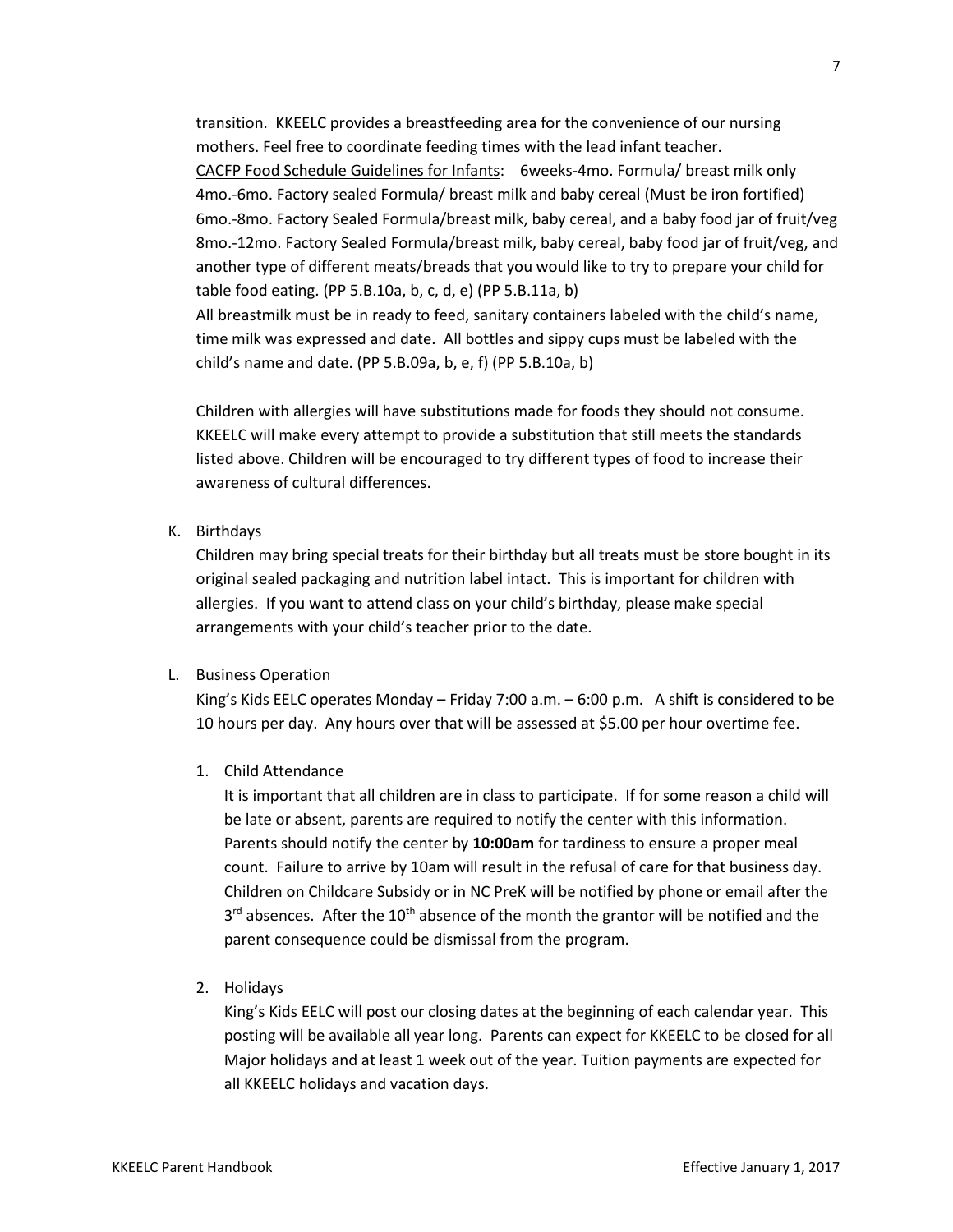#### 3. Inclement weather

It is best practice to follow the same schedule as the Wake County Public School System. If the school system is closed due to inclement weather for an obsessive period of time, KKEELC management will contact employees and parents to notify them of our reopening day and time. Management will post closings and delayed openings to **ABC News 11 under the name King's Kids EELC.** And to our **King's Kids EELC Face Book page**. Please make sure you check both of these places on inclement weather days to make sure you are aware of what time KKEELC will open for business.

4. Late Pick up Policy

King's Kids EELC will charge \$1.00 per minute for every minute after 6pm. You are to pay these funds directly to the classroom teacher who had to sit after work hours waiting on your arrival.

5. Unscheduled Closings

In the event there is an unscheduled closing due to unforeseen circumstances, King's Kids EELC will contact the parents as soon as possible. Parents have 1 hour after notification to pick up their child.

6. Check In/Out (PP 10.D.06e)

All parents/guardians must sign in at drop off and sign out at pick-up using the Pro Care system unless otherwise noted. Individuals other than parents may only sign a child out if their name appears on the Child's pick-up list. A photo ID will be needed until the King's Kids staff becomes familiar with the individual. This is to include parents who are unfamiliar to the King's Kids EELC employees.

M. Tuition

There is a non-refundable family registration fee of \$200.00 to secure your child's space. This registration fee is annual and due every year by August  $31^{st}$ . Payment plans are available. **Like us on FB and receive a \$10 credit.**

Full Day Tuition: \$55 (up to 10 hours) Half Day Tuition: \$35 (5 hours or less)

| Age                  | <b>Tuition</b>   |
|----------------------|------------------|
| Infant/1             | \$1,376.00/month |
| $\mathcal{P}$        | \$1,226.00/month |
| 3                    | \$1099.00/month  |
| 4                    | \$1099.00/month  |
| 5                    | \$1099.00/month  |
| Before/ After School | \$615.00/month   |
| School age full time | \$741.00/month   |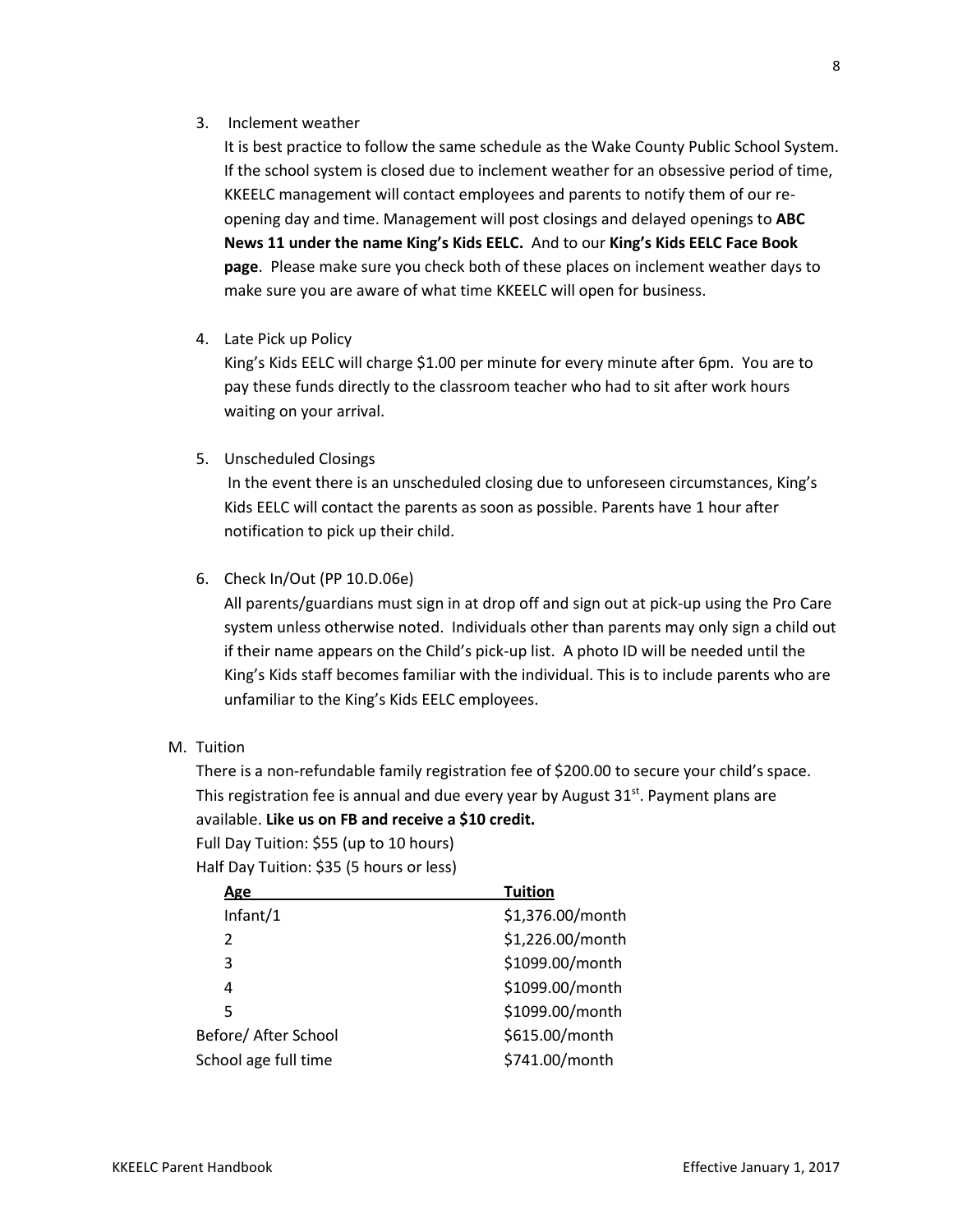Tuition payments are due at the beginning of each week before care is received. Parents may opt to pay monthly, by-weekly, weekly, or daily. All late payments must include a \$15.00 late fee. This fee will also be applied to all repayments of returned checks. There is an additional transaction charge of \$25.00 for any returned check. If payment and late fees are not paid in full by the third day of the week, king's Kids EELC will no longer be able to care for your child. Please make checks payable to King's Kids EELC. Credits/Debits and Pay Pal are an additional \$5.00 fee. The Pay Pal pay address is [drandle@kingskidseelc.com.](mailto:drandle@kingskidseelc.com)

N. Registration

Parents will need to complete or provide the following:

Child's Immunization Record- Parent who refuse to immunize due to religious beliefs or medical conditions cannot hold KKEELC management, students, staff, or contractors responsible for any vaccine-preventable disease your child may contract. KKEELC staff and management will promptly exclude the under-immunized child if any of the vaccinepreventable diseases occur in the program. (PP 5.A.01h) Medical Release Form Child's Identification Info Sheet Signed Handbook Form Signed Childcare Rules and laws form Photo/ media Waiver Form Extra Activity Form/ play outside of fenced in area

O. Transportation

King's Kids EELC provides transportation to and from school for school age children. This service is free of charge for full time enrolled children. It is an additional \$5.00/ day for part time/ drop-in children. Transportation is also provided for children ages 2.5 and up for field trips.

#### P. Field Trips (PP.10.D.06b,c)

KKEELC will travel daily during summer breaks and periodically throughout the school year with School age children on scheduled, approved field trips. Parents will be provided a field trip calendar during the summer months. All trips must be accompanied with a permission slip from the parent or guardian. Children without a signed permission slip will not be able to attend. In some cases children who are not traveling may be asked to stay home due to child/staff ratios at the childcare center. For school age children, KKEELC provides age appropriate booster seats for safe traveling. For preschool children 2.5 to 5 years old who are traveling on the childcare van, we will need each parent to provide an age appropriate car seat. In all cases, Attendance will be taken when the children get on and off the van.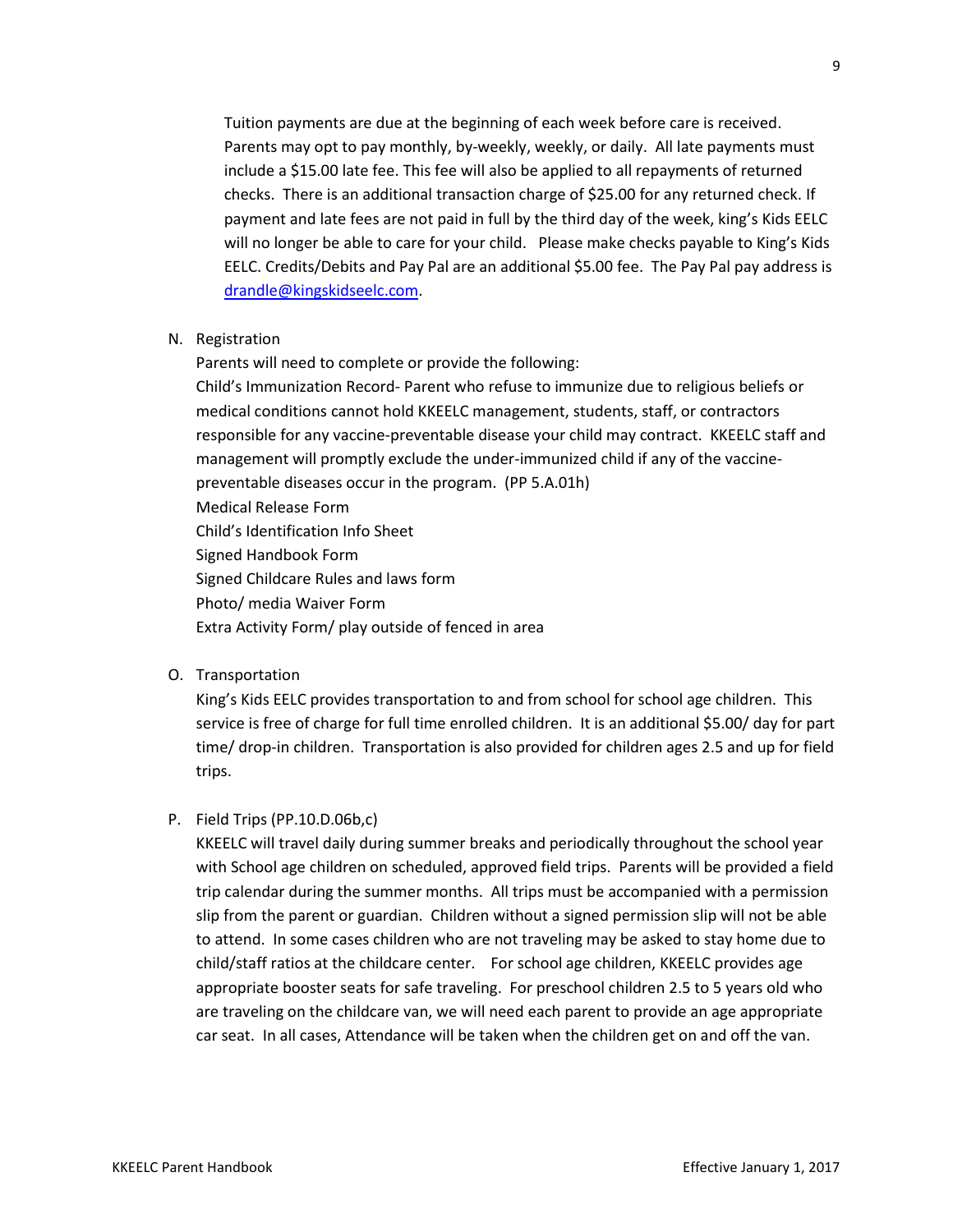### Q. Aquatic Policy

All school age children who attend aquatic field trips must have a swim suit, proper shoes that are strapped to their feet, and a towel. King's Kids EELC will only visit area pools with a life guard on duty and will require that 2 staff members accompany the children regardless of staff/ child ratios. King's Kids requires that 1 staff member be in the pool with children at all times. All school age parents will need to sign stating that they have read this statement.

## R. Termination of Enrollment

King's Kids EELC does not discriminate regardless of a family's race, gender, color, or national origin. King's Kids will terminate a child's enrollment for the following reasons: Disruptive or dangerous behavior Continuous violations of King's Kids EELC procedures Abuse to staff, children, or center property Inability of King's Kids to meet the needs of the child Non-Payment of tuition Any parent wishing to terminate childcare services with King's Kids EELC must supply a two week written notice by letter, fax or email.

## **III. Health & Safety Policies**

A. All children must have a health physical, and immunization records on file within the first 30 days of enrollment. Failure to provide those documents within the 30 days could result in termination of care until those documents can be provided. For your convenience, all completed records can be faxed to (919)307-8175. Parents will be contacted by KKEELC management or staff if immunization results are abnormal or require follow up. (PP 5.A.01d) (PP 5.A.01b)

## B. Wellness Policy (PP.10.D.01a, b)

In the effort to cut down on infectious disease there is a two symptom rule for children with illnesses. If the child has any two symptoms such as coughing, runny nose, watery eyes/ ears or irritability, then they must be excluded from care. Any child who has vomiting, diarrhea, or fever, must be symptom free for 24 hours before returning to care. King's Kids will contact parents if your child becomes ill at school. There is a 1 hour time limit to pick up a sick child. Any parent who has not picked up their sick child after the 1 hour notification may be assessed a late pick-up fee.

C. Medication

Prescriptions for life threatening illness such as asthma and allergic reactions will be administered. These prescription medicines will be given when accompanied by the following: The original prescription and a completed permission to administer medication form. Other topical ointments may be applied as long as a parent note is on file. We ask that all antibiotics be given to the child before arriving and after leaving daycare. At no time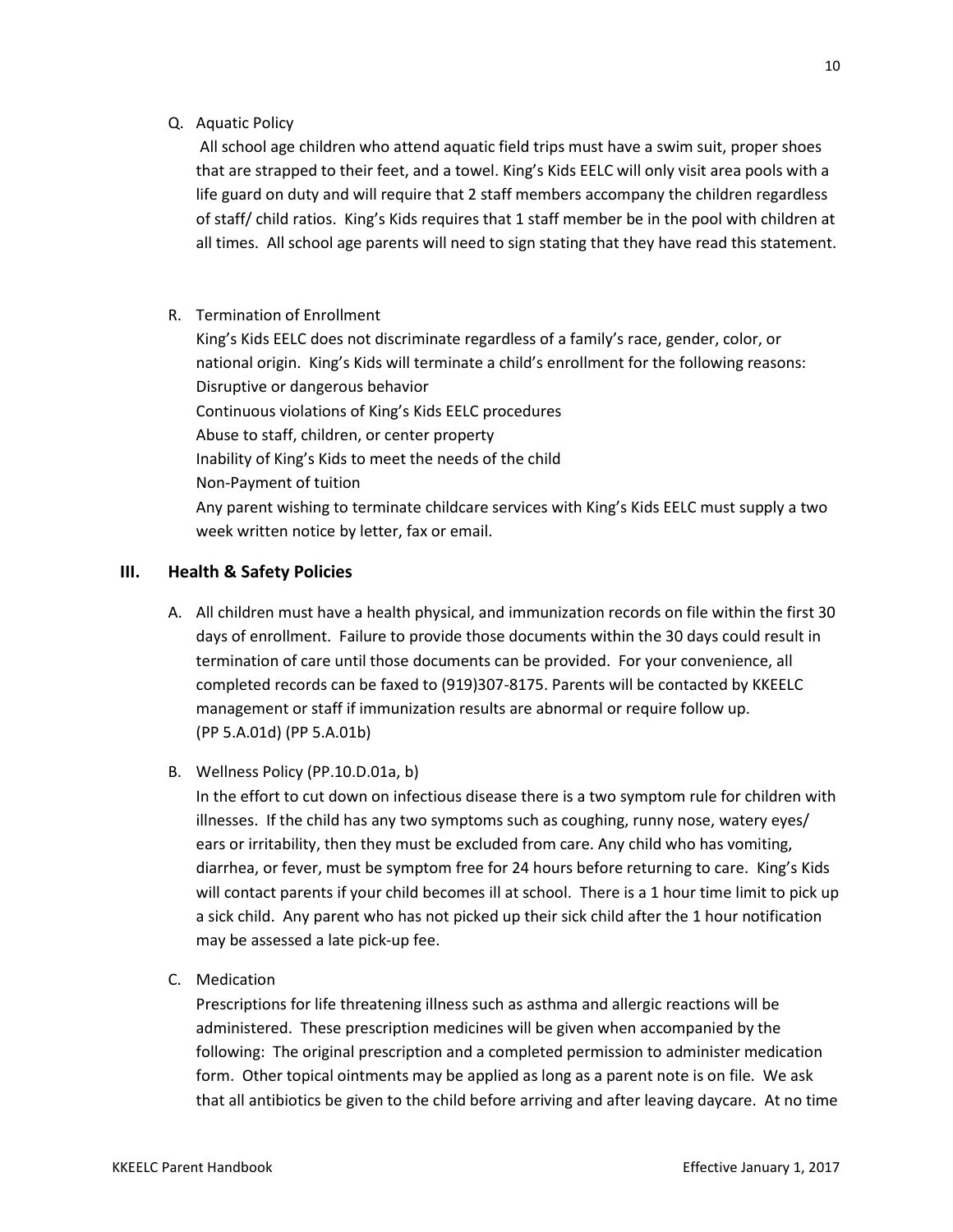will any medication be administered to a child without proper labeling of the child's first and last name, the date the prescription was filled, the physicians information, proper storage labeling and an expiration date. (5.A.11d)

D. Care Plans/ IEP's

Children with illnesses or disabilities such as asthma, hearing and vision impairments, feeding needs, seizures, diabetes, ect. Will be placed on a care plan that identifies their special needs and circumstances. In some cases the child may have an IEP or Individual Educational Plan. In these cases, King's Kids staff will follow the guidelines of the IEP.

E. Discipline

King's Kids EELC will use every effort to redirect children in making better choices. Staff will use familiar language and class rules so that children don't get confused about the center expectations. If your child continues to be a disruption to others, we will request to have a conference with you to create some unified interventions. If problems persist we will contact community partners for guidance, and if that effort fails, your child could ultimately be terminated from our program.

F. Challenging Behaviors

Challenging behaviors can interfere with children's learning, development, and success at play. It can be harmful to other children and/or adults. It can cause a child to be at high risk for later social problems or school failures. Examples are Physical aggression like hitting, biting, shoving, or whacking with toys. Another is relational aggression such as verbal bullying, throwing tantrums, whining, testing limits, and refusal to follow directions or classroom rules. If our teachers experience any of these types of situations they will notify management so that program interventions and community resources can be applied. King's Kids EELC uses Project Enlightenment as a behavioral resource. There is also a behavioral management course that KKEELC requires of classroom teachers. (PP 1.E.01)

G. Suspected Child Abuse and Neglect

when staff suspects abuse or neglect, they will immediately notify parents, document the conversation, and keep it on record in the child's file. If abuse or neglect is substantiated, staff will report to the Department of Social Services. (PP 10.D.03)

- H. **Shaken Baby Policy**: Each parent with a child age 5 and under will be required to sign our Shaken baby Policy statement receipt form. The policy is posted at the front desk and on our website at www.kingskidseelc.com
- I. Hand Washing

Staff and children will wash hands after bathroom use, after diaper changes, before serving foods, and frequently during the day.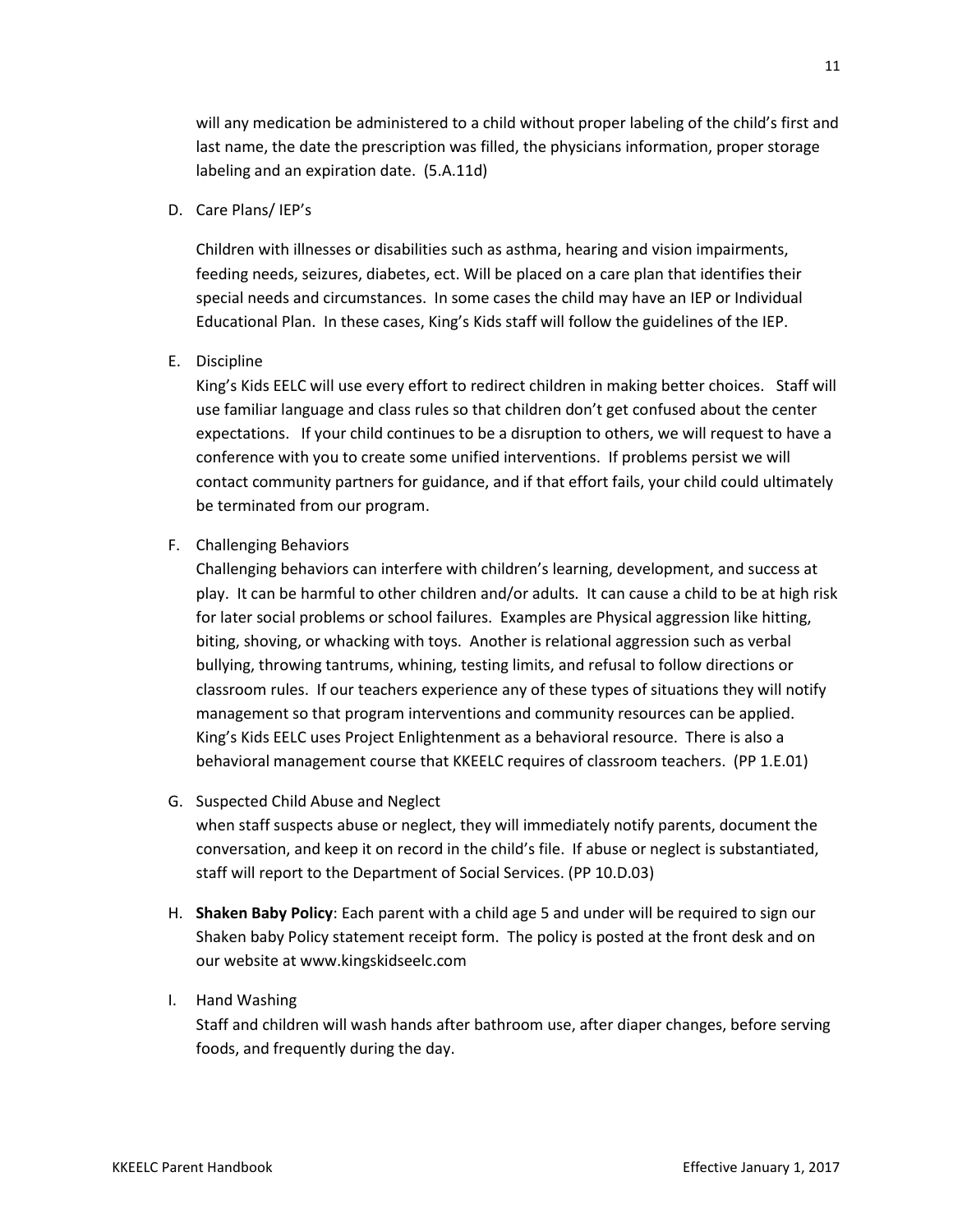J. Smoking

There will be no smoking by staff or parents on King's Kids premises during business hours. Signs have been posted at the main doors and in the provider van.

K. Infant Sleep Checks

Sleep checks will be performed every **20** minutes or less on sleeping infants. Checks are done by seeing and listening for breathing. All infants will be placed on their back to sleep unless otherwise noted by a Physician. Infants who are able to roll over will be allowed to choose their own comfortable sleeping position. At no time will any infant be left in swing, car seat, high chair to sleep. Please refer to the King's Kids EELC Safe Sleep Policy for more detailed information. Infants are allowed to sleep with pacifiers but NOT bottles and sippy cups. Mirrors, videos, and sound monitors are prohibited as supervision tools. (PP 3.C.03a) (PP 5.A.12a-d) (PP 5.A.14b)

L. Preschool Nap Time

Children ages 10 months to 5 years will be placed on a cot. Cot sheets will be provided and weekly laundered by KKEELC. Parents will need to provide a blanket for all children sleeping on cots. Blankets will be sent home weekly for laundering. (PP 10.D.01f)

M. Cleaning Duties

The King's kids EELC staff is responsible for cleaning all classrooms, bathrooms, common areas, closets, kitchen, and hallways daily and as needed during the day. Carpets are professionally cleaned every 6 months or before if visibly soiled. Floors are cleaned and mopped daily.

N. Children's Personal Belongings

Every child will need two complete weather appropriate changes of clothing, and a blanket for nap-time. We go outside for recess daily. It is important that all children have the proper coats and jackets for the fall and winter months. As well as skin protection in summer. We ask that parents apply sunscreen in the mornings before dropping the child off to daycare. Infants and Toddlers will need a sippy cup, and enough diapers, or pull-ups to be changed every 2 hours. Wet wipes will be supplied by KKEELC. KKEELC does NOT allow the use of cloth diapers. Your child's lead teacher will notify you if there are other individual items your child may need. Soiled clothing will be sent home daily in plastic bags. (PP 5.A.07a,b) (PP 5.A.08a,b), (PP 5.A.08c) (PP 5.A.08d)

#### **IV. Parent Support and Involvement**

A. Parent Support and Involvement: Parents are encouraged to spend time at the preschool to see how their child's day flows. We encourage parents to keep lines of communication open either in person, in notes, or by phone. Ask your classroom teacher about volunteer opportunities. We appreciate parent donations of toys or items no longer used at home. Parents are encouraged to attend parent/ teacher conferences twice per year. Parents are invited to attend and help plan our annual Open House, Spring Carnival, and Fall Festival,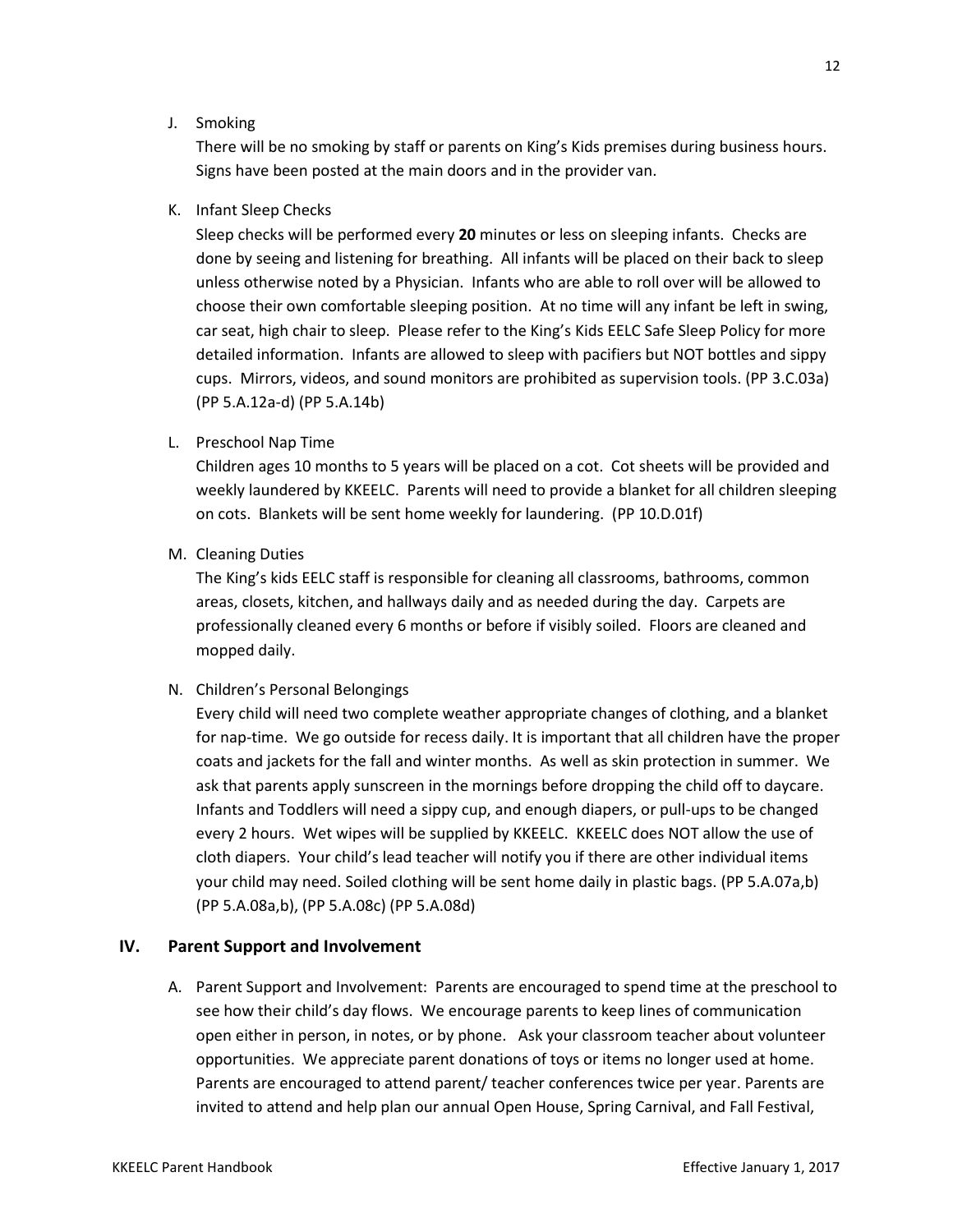Thanksgiving Feast, Christmas Play, and graduation. (PP 7.A.07) (PP 7.A.09) (PP 7.A.12) (PP 7.A.13) (PP 7.A.14)

B. Conferences/Meetings- We have an open door policy with all parents. If you would like to meet with your child's teacher please let them know. In person or Phone conversations can be held at nap time or at the beginning and ending of the school day. Conferences will be held at least twice a year to ensure that every parent understands their child's growth and development. The curriculum goals and objectives along with the child's assessments of these objectives will be presented at this time. Parents are allowed to review their child's assessments/portfolios anytime they request it. (PP 2.A.05) (PP 7.A.11) (PP 7.C.02)

### **V. Employees**

**A. Staff Screening/ Equal Opportunity Employer**

**King's Kids EELC is an equal opportunity employer who screens staff through a criminal background check to ensure the safety of your children in our care. It is the policy of King's Kids EELC to provide equal opportunity in all our employment practices. This includes selections, hiring, promotions, and compensation. All qualified applicants can be employed regardless of race, color, sex, national origin, religion, age, marital status, disability, or any other classifications that are protected by law. All staff have passed a criminal record check, have been cleared from child abuse or neglect, are at least 18 years old (21 for drivers) and have completed high school, a health assessment and a TB skin test. (PP 10.E.02 a,b,c,d,e)**

**B. Soliciting Staff**

**Due to the extensive process that King's Kids EELC must go through to secure quality teachers we ask that parents, guardians, grandparents and family members of enrolled children not solicit our staff members for themselves or others. This agreement will require every parent or guardian who solicits and hires any King's Kids employee for themselves or others to pay a fee in the amount of twenty percent (20%) of the individual's (employees) gross annualized salary, plus all legal and court costs in its collection. This agreement expires for each employee after one year of terminating employment.**